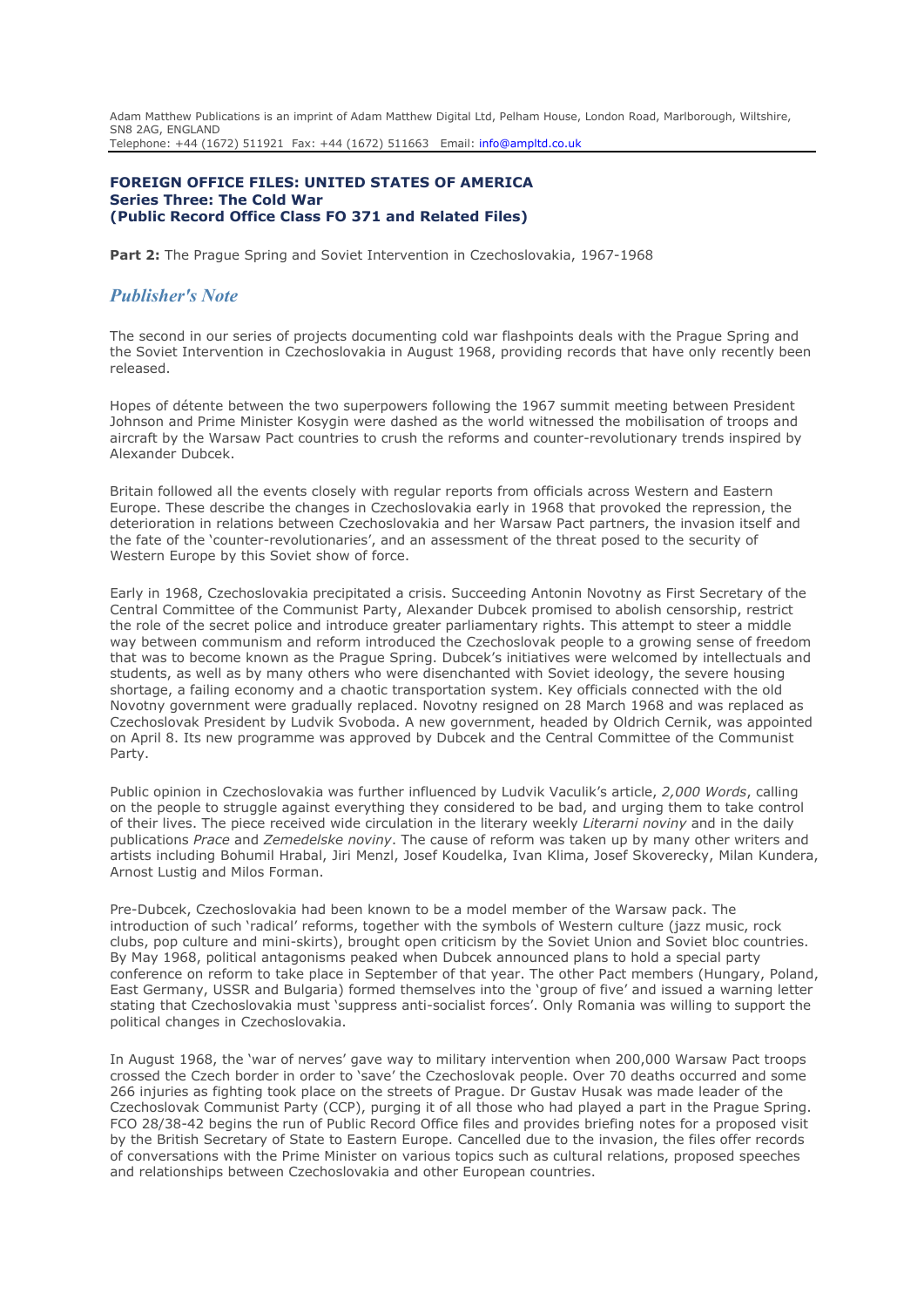Files FCO 28/47-53 uncover the reactions to the changes in Czechoslovakia leading to the invasion. Several documents show how the Soviets were afraid that Czechoslovakia would defect from the Warsaw Pact and leave a damaging gap in their outer defences ("whoever holds the Bohemian bastion controls Europe"). The Soviets also feared the ideological consequences of Dubcek's reforms. FCO 28/48 reports that the growing tension in Czechoslovakia caused the British Government in particular, increasing concern "*that we should not fail to bring home to the Russians our appreciation of the very grave consequences for our relations, which will follow if they pursue their bullying tactics against Czechoslovakia much further."* 

The documents also refer to East/West relations and offer a perspective on the part played by world powers such as the United States and China. File FCO 28/51 reports on US/Soviet relations and how the crisis would affect their future relationship especially as the most pressing problem concerned the expected discussions on offensive/defensive:

*"On the one hand it would be very difficult to appear to go on talking ordinarily about a number of bilateral and other issues. On the other hand the real problems, particularly those relating to disarmament, still remain."* (FCO 28/51)

Officially the Chinese compared the Russian invasion "*to that of Hitler*" (FCO 28/52) and Peking newspapers not only "*denounced and resolutely condemned the barbarous aggression of the Soviet Revisionists and their servants,*" but they also attacked the "*traitorous Czechoslovak*" leadership of Dubcek's *"revisionist clique*".

A number of files discuss the various aspects of the military intervention, in particular FCO 28/68-69. In his despatch of the 20th August 1968 (FCO 28/69), Sir Geoffrey Harrison wrote, *"if there was one thing of which we could be sure it was that the Soviet leadership would spare no effort to bring down Mr Dubcek and all he stood for.*" The invasion took place within the next 24 hours.

## Harrison continues:

*"The decision appears to have been hastily taken. The military operation was well planned and executed, but the political aspects were ill-thought out and Soviet expectations of a reasonable amount of Czech support failed to materialise. Despite pressure on President Svoboda, the Russians were forced to continue dealing with Mr Dubcek.*

*Faced with the option of dealing with Mr Dubcek or imposing direct military rule on Czechoslovakia, the Russians compromised. The Moscow agreements represented a grave reverse for the Czechs, but also failure for the Russians. They still face the dilemma of tolerating a Czechoslovakia leadership, which, though forced to modify, has not abandoned its programme, or imposing military rule. They appear still to be waiting."*

Files FCO 28/87-92 offer a view on the internal political situation in Czechoslovakia, and focus on the leadership crisis within the Communist Party. FCO 28/90 looks at a visit by President Svoboda to central and East Slovakia as well as the problems faced by Dubcek on his rise to power ("Dubcek has delayed advancing any further and he may well be criticised by liberal elements for his inaction"). Dubcek's first 100 days, regional party conferences, the fight for deposition of Novotny, new trends in Czechoslovakia, various groups and coalition movements and the part played by religious denominations can also be found here.

To complement this, the Annual Review for 1967 (FCO 28/93) confirms that it was "*undoubtedly a year of trial and disappointment for communist leaders in Czechoslovakia*". The country's foreign policy "*showed no volition of its own. It was manifested in Slavish endorsement of Soviet views and actions and in the parroting of hackneyed slogans about Germany and the European 'status quo.'"* The leadership crisis in the communist party (though never officially referred to) *"had its roots in differences over economic policy but developed into a personality conflict.*" With Novotny's leadership plainly in jeopardy at the end of 1967, the review shows that there was not a single international issue on which the Czechoslovakia government diverged from the line of the Soviet Union, "*unless one counts the war in the Middle East… the basic aim of the Czechoslovak policy is to strengthen the unity and cohesion of the 'socialist' bloc centred on the Warsaw Pact and the council for Mutual Economic Assistance." The file also shows Czechoslovak support for "the just struggle of the Vietnamese people against US aggression"* and "*the liquidation of the consequences of Israel's aggression in the Middle East."*

Czechoslovakia's attitude to the United States is raised again in FCO 28/97. The document shows that in an interview in the December 22 issue of the Slovak Party weekly Predvoj, Deputy Foreign Minister Klicka alleged: "*the US had 'clearly' disqualified itself as a partner in international relations.*" After citing the natural revulsion of decent people against violence, aggressions and the use of force, Klicka ticked off a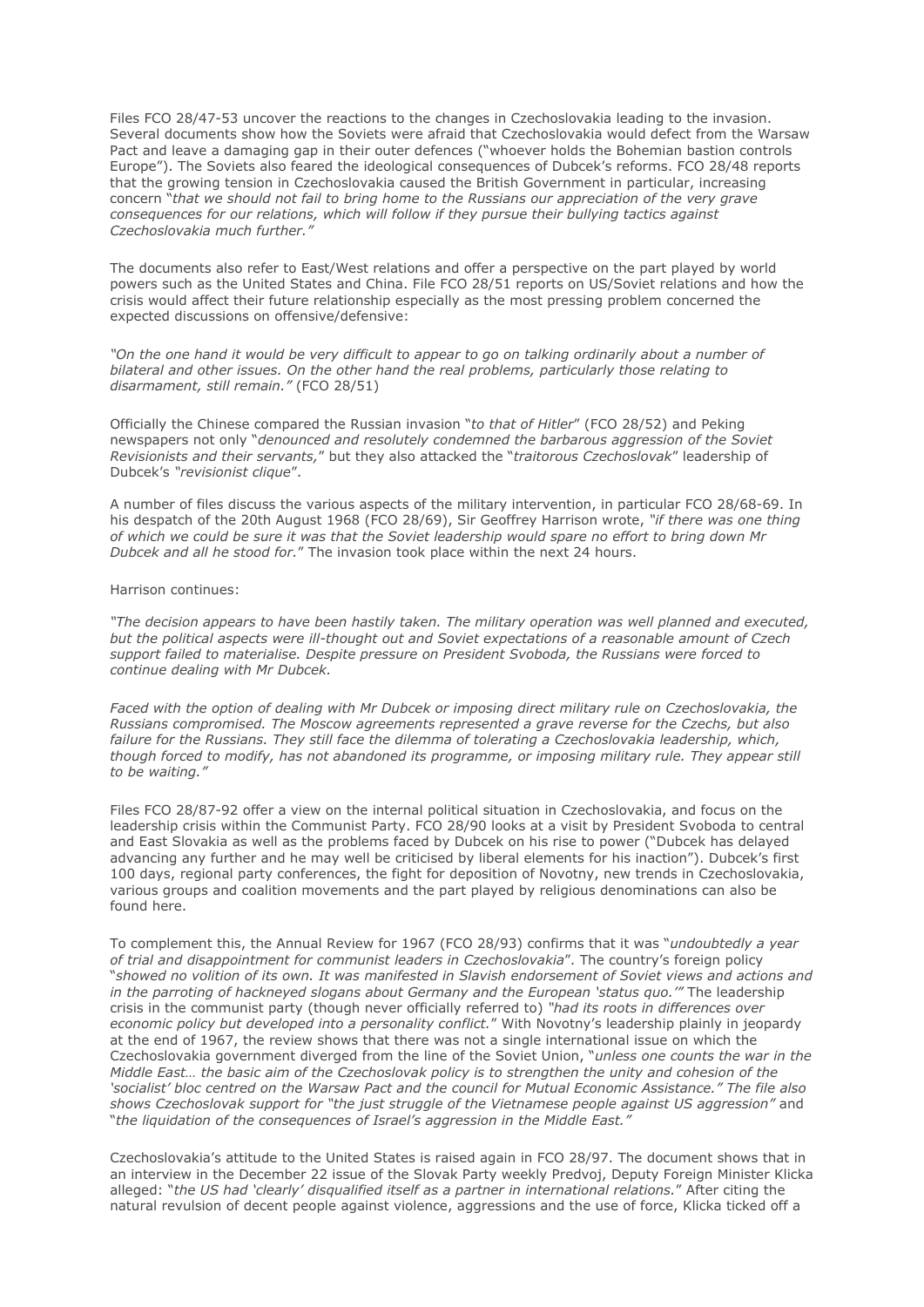series of more precise grievances against the US, including "*discrimination*", trade restrictions, complicated visa procedures and the withholding of Nazi-looted Czech gold. The latter is discussed in a meeting between the US and Czech Ambassadors:

*"The question of the Czech gold held by the United States came up: apparently the Americans are now ready to negotiate on this question and believe that a solution satisfactory to the Czechs could be reached… progress in settling the dispute would be inexpedient in present circumstances.*" (FCO 28/99)

Discussions held by the United Nations on the Czechoslovak crisis are covered in FCO 28/101-103. In a document dated 22 July 1968, the Northern Department of the Foreign Office question the economic drawbacks that could emerge from the crisis:

"*There might be some demands in the West for a cutting down of East-West trade, but it is not usually practicable, or in our view desirable, to cut trade for political ends, and the development of economic relations with the East is a trend which we consider serves Western interests, politically as well as economically. Some selective actions or gestures in this field might be possible."*  (FCO 28/101)

Political relations with the Soviet Union are unveiled in FCO 28/109 and 110. A note dated 5 July 1968, from Richard Thomas, UK Delegation to NATO, Brussels, to Christopher Makins in the Northern Department at the Foreign Office, reports:

*"…Most speakers saw the recent Warsaw Pact exercises, with their accompanying spate of rumours and denials, as the latest phase in the war of nerves against the Czech leadership. The Dutchman reported that the Netherlands Ambassador in Prague had heard from a reliably and highly placed source that Marshal Yakubovsky had asked the Czechoslovak Minister of Defence on 26 June for permission to repeat the exercise in July since it had not gone altogether 'satisfactorily'. The Minister turned this request down on the spot but on the next day the Soviet Ambassador put the same request to the Minister of Foreign Affairs. The Presidium then spent the night of 27/28 June in secret session and decided to reject the Russian request. Dubcek himself received the Soviet Ambassador and told him that any further attempt to prolong or restart the exercise would be regarded as intolerable interference in the internal affairs of Czechoslovakia, or words to that effect… The Military Committee representative, however, described the scenario of the exercises as an attack by the West, followed by a counter-attack by the East, and reported that the exercise would be extended until 5 July in one of the training areas just beyond the Czech frontier in East Germany."* (FCO 28/110)

*"It seems clear enough that the main ultimate results which the Russians expected from their ruthless invasion of Czechoslovakia included a compliant, reconstituted Czechoslovak leadership, a retreat from the post-January Czechoslovak reform programme . . . They gained virtually none of these objectives, whereas they earned undying hatred and contempt in Czechoslovakia and widespread odium and condemnation elsewhere.*

*For their part, the Czechoslovaks suffered appallingly, both materially and spiritually. But by way of compensation they gained a most complete unity within their frontiers and tremendous prestige and goodwill abroad. So fortified, they have been able in the main to withstand the pressure put upon them by Moscow. The Czechoslovak leaders are evidently acting on the assumption that they are meeting their obligations under the Moscow agreements if they legalistically fulfil their literal undertakings. Thus, they have changed a few office holders, mostly by replacing one progressive by another; they are in process of re-instituting censorship; they have invalidated the emergency XIVth Party Congress held on 22 August; they have banned the Social Democratic Party and the quasi-political clubs KAN and K231; they have asked for the withdrawal of the Czechoslovak item at the United Nations; and they have economic co-operation with the CMEA. Not withstanding the attacks of the Warsaw Pact press and radio, however, there has been no purge on any front, no victimisation, no abandonment of fundamental aims or principles, not the least hint of unqualified submission."*

(FCO 28/110 - From Sir William Barker, British Ambassador, the British Embassy, Prague, 20 September 1968)

FCO 28/111 uncovers a despatch from the British Embassy in Prague to the Foreign Office (dated 3 September 1968), which describes relations between Britain and Czechoslovakia:

*"The situation in Czechoslovakia has changed fundamentally since 20 August, the decisive new circumstance being that the country is occupied by an enormous, hostile military force and that the leadership is therefore operating, if I may say is the understatement of the week, with a pistol at its head. In other words, for the foreseeable future the Czechoslovaks have no option but to do the Soviet bidding and, for practical purposes, they have reconciled themselves to this fact… Nobody I take it, would dispute*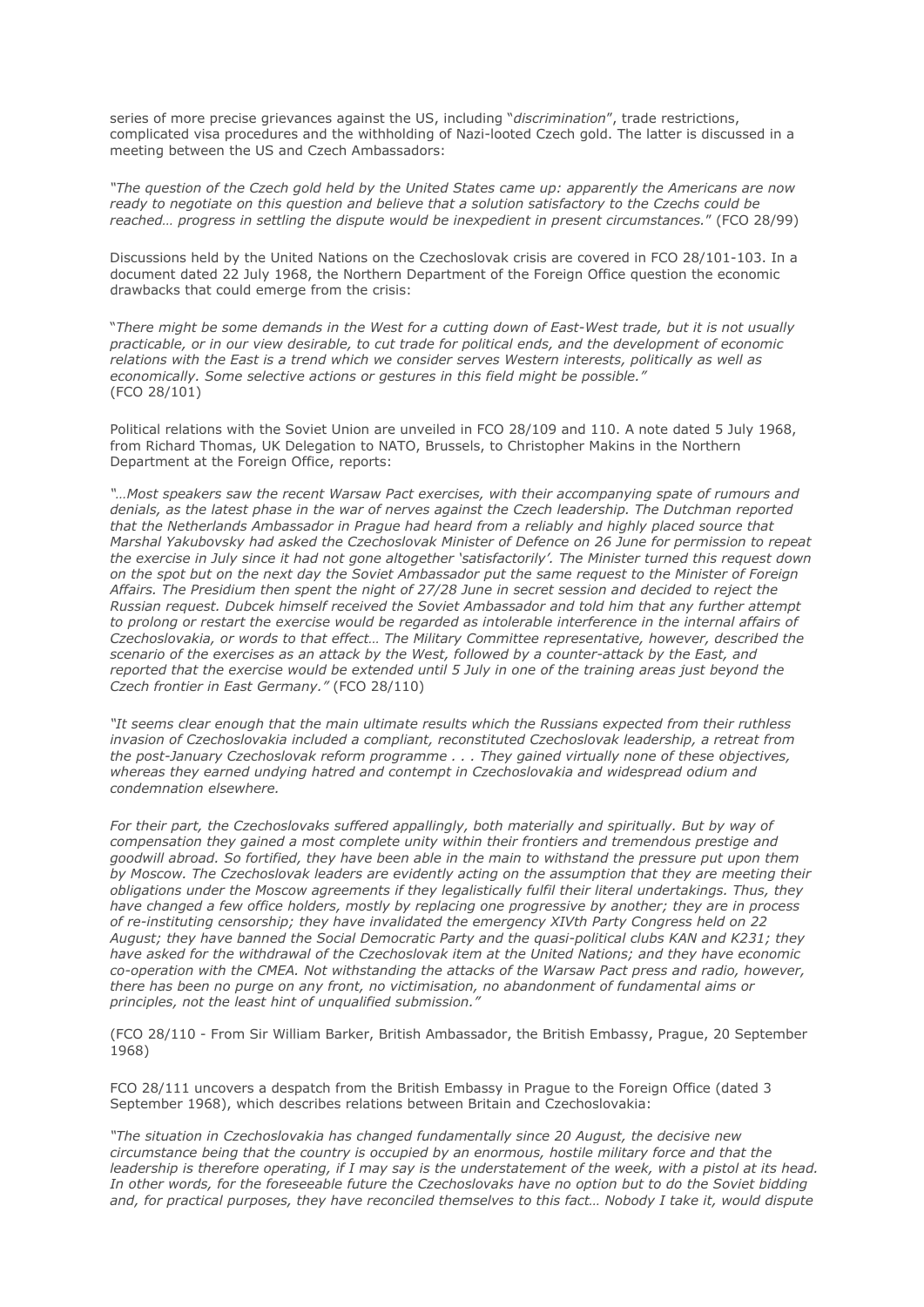*that we want, on the one hand, to make it plain to the Czechoslovaks that we cherish only the greatest sympathy and goodwill towards them; and, on the other hand, to leave nobody in doubt that we whole heartedly condemn the invasion and occupation, if, for good measure, we can at the same time avoid halting the process of East-West détente, so much the better…"*

The sale of British aircraft to Czechoslovakia can be studied using files FCO 28/122-124.

File FCO 28/123 confirms that commodity deals and the granting of air traffic rights for transatlantic flights via London, played an important part in negotiations. The sale of aircraft to Czechoslovakia was seen as an extremely important breakthrough both politically and economically.

*"Because of their political disagreements with the U.S. and their requirements for an aircraft capable of flying the North Atlantic, this made it very likely that they [Czechoslovakia] would buy 2 B.A.C. Super V.C. 10's. As an interim measure they were also seeking to lease at least one aircraft, probably of necessity, from a foreign airline."* 

Correspondence and papers from the British Prime Minister's Office are also included in this microfilm project. PREM 13/1993 contains a statement made by US President Johnson, issued at the White House on Wednesday 21 August 1968, on the Czech crisis.

*"The tragic news from Czechoslovakia shocks the conscience of the world. The Soviet Union and its allies have invaded a defenceless country to stamp out a resurgence of ordinary human freedom. It is a sad commentary on the Communist mind that a sign of liberty in Czechoslovakia is deemed a fundamental threat to the security of the Soviet system. The excuses by the Soviet Union are patently continued. The Czechoslovakian Government did not request its allies to interfere in its internal affairs. No external*  aggression threatened Czechoslovakia... in the name of mankind's hope for peace, I call on the Soviet *Union and its associates to withdraw their troops from Czechoslovakia. I hope responsible spokesmen for governments and people throughout the world will support this appeal. It is never too late for reason to prevail."*

This file also documents a telegram sent by Sir William Barker in Prague to the Foreign Office in London, describing the aftermath of the invasion:

*"At 10.00 hours today the situation in Prague is on the surface calmer. This is due presumably to the consolidation of Soviet Control on the outskirts of the city, artillery and anti-aircraft guns are dug within. The squares in which the people tend to rally are completely commanded by tanks, infantry and antiaircraft weapons. The road to, but not from, the airport is barred by Soviet tanks but the bridges are almost all free and movement is comparatively easy.*

*There are lots of people in the streets especially in Vaclavske Square. Some are wearing anti-Soviet placards on their backs – young people are still driving around in cars with Czechoslovak flags and placards. 'Go home!' and similar inscriptions are still going up. Newspapers including since yesterday evening a new one called 'Freedom' and all unmistakeably pro- Dubcek are being distributed from quick moving vehicles… One's conclusion is that the Occupiers have total text book military control but that the population as yet are showing no signs of reconciling themselves to the situation.*" (22 August 1968)

PREM 13/1993 also documents the British Prime Minister trying to use the Czech crisis to gain some advantage with De Gaulle, due to a possible French withdrawal from NATO in 1969.

*"You will have seen from an earlier letter I sent you today about the Prime Minister's discussion of the Czechoslovak situation with the Foreign Secretary and the Defence Secretary, that the Prime Minister suggested that we might be able to use this as an opportunity to get a little closer to France and to further our broad European policy… when the Prime Minister had seen him last year he had complained at the fact that there was no 'European' policy towards the Middle East – though, as we know, this was the General's fault and not ours. But in regard to Czechoslovakia where there was apparently broad agreement between Britain and France it might be possible to turn this complaint against him, so to speak, by approaching him in the context of the need for European political cohesion in face of the problems presented by the Soviet attack on Czechoslovakia. Moreover, while the Prime Minister had no illusions about De Gaulle's general attitude there might be some small benefit to be gained from indicating to him, at a time when his prestige, both internally and externally, had suffered a series of heavy blows, that we attach importance to his views in a matter of European concern and that we were not simply in cahoots with the Americans about it. Clearly the prospect of De Gaulle doing any serious*  re-thinking of his European policy must be regarded as exceedingly remote. But if recent events were *causing any such re-consideration, a gesture in the European context by ourselves might conceivable be of some value…"* 

(Letter of August 22, 1968 sent to D J D Maitland at the Foreign Office).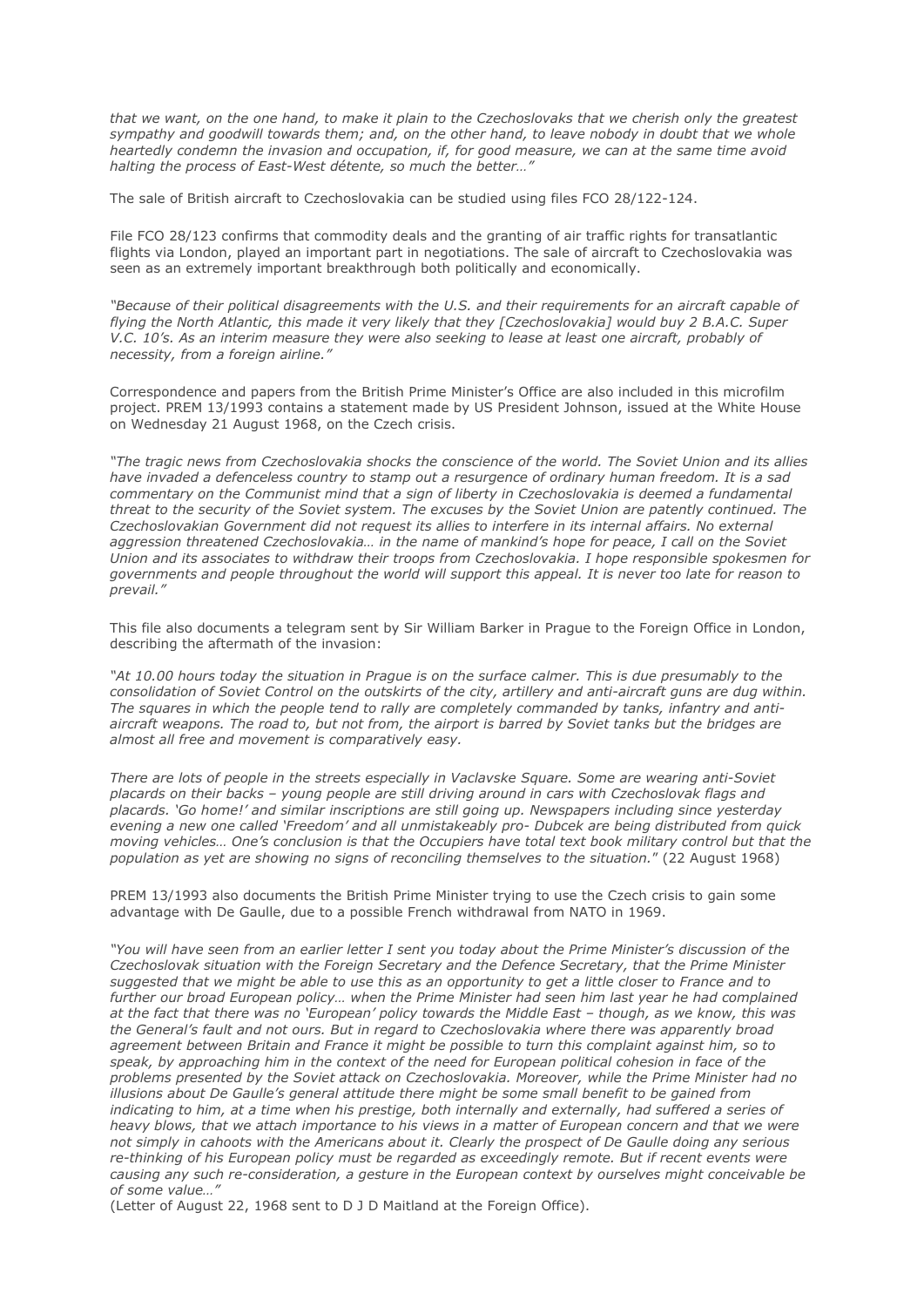PREM 13/1994 offers documents on talks between the British Prime Minister and other world leaders as well as information on the beginning of wholesale secret arrests in Czechoslovakia. Controversial press articles, reporting that the Kremlin had checked first with the US before they invaded Czechoslovakia, are also discussed in length.

By studying these key archive holdings, scholars will be able to gain new interpretations on the Prague Spring and events leading up to the Soviet Invasion of Czechoslovakia. Topics covered include:

- The Leadership Crisis and the CCP
- Church, State and non-party organisations in Czechoslovakia
- Culture, Education and Trade
- Multilateral and United Nations discussions on the Czechoslovakian crisis
- Activities of the Czech Writer's Union and Free Czech Radio
- Applications for Asylum by Czech students in Britain
- The relevance and validity of the Munich Agreement
- Anglo-Czech trade talks
- World government reactions to the invasion of Czechoslovakia and East/West relations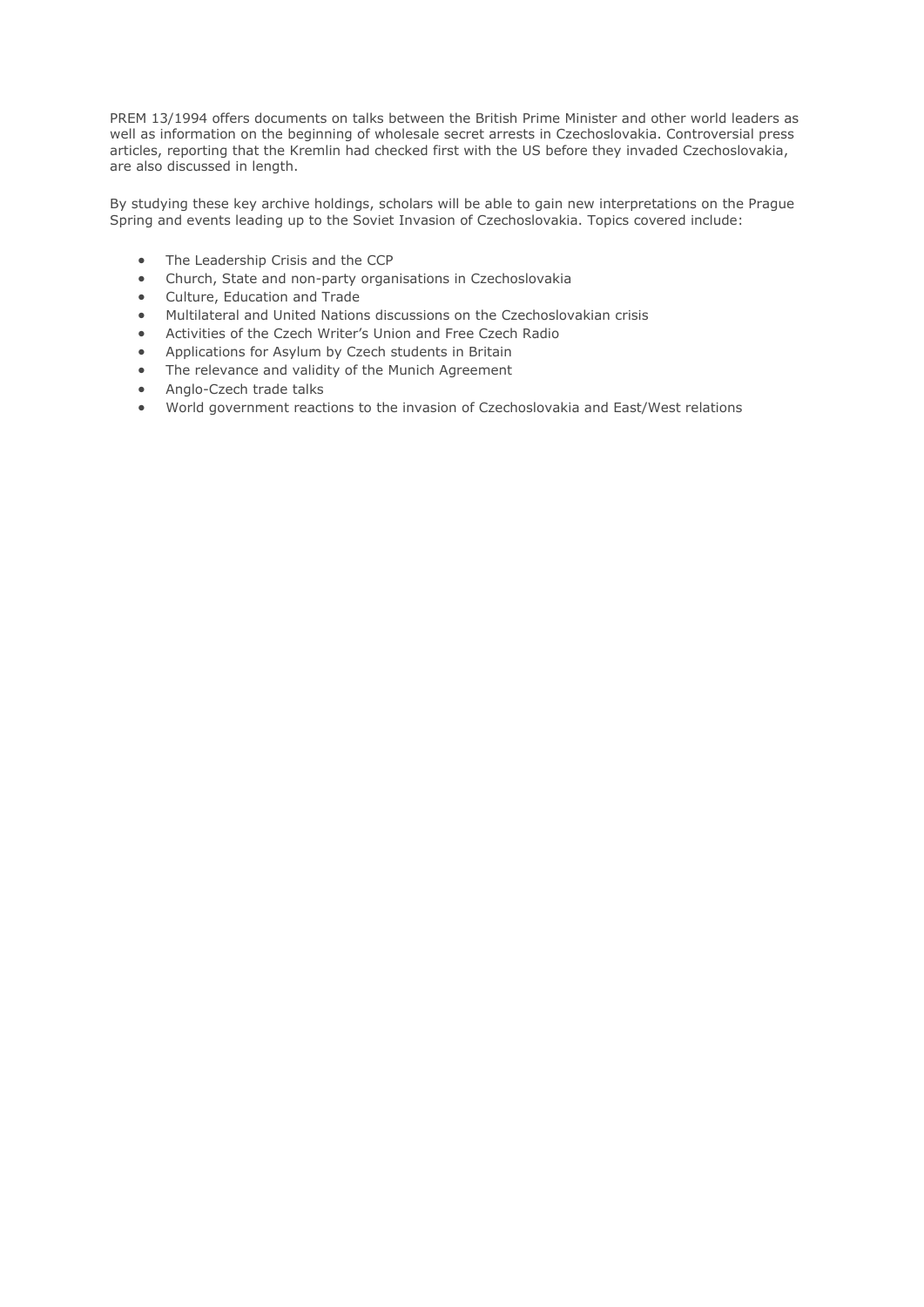## **FOREIGN OFFICE FILES: UNITED STATES OF AMERICA Series Three: The Cold War (Public Record Office Class FO 371 and Related Files)**

Part 2: The Prague Spring and Soviet Intervention in Czechoslovakia, 1967-1968

# *Technical Note*

Our microform publications are prepared and produced in accordance with recommended and established guide-lines for the production of microform of superior quality. These conform to the recommendations of the standard guides to good microforming and micropublishing practice.

Attention should be drawn to the nature of the original material. All the material consists of PREM 13 and FCO 28 files. Although the original material is in very good condition, some records are written on many different types, thickness and colour of paper. Coupled with the variety of inks, pens or pencils used, this has created problems of blurred text and contrast. Some items consist of carbon copies or comprise material on very thin paper, which has created problems of show-through, rendering the original documents difficult to read. Every effort has been made to minimise these difficulties and some openings are microfilmed more than once in an attempt to bring out all the features of the original. Nevertheless these original characteristics present difficulties of image and contrast which stringent tests and variations of density cannot entirely overcome.

The most responsible care has been exercised in the filming of this unique collection and every effort has been made to ensure that this microform publication meets the standards established by the Association for Information and Image Management (AIIM), the American National Standards Institute (ANSI) and prevailing European standards.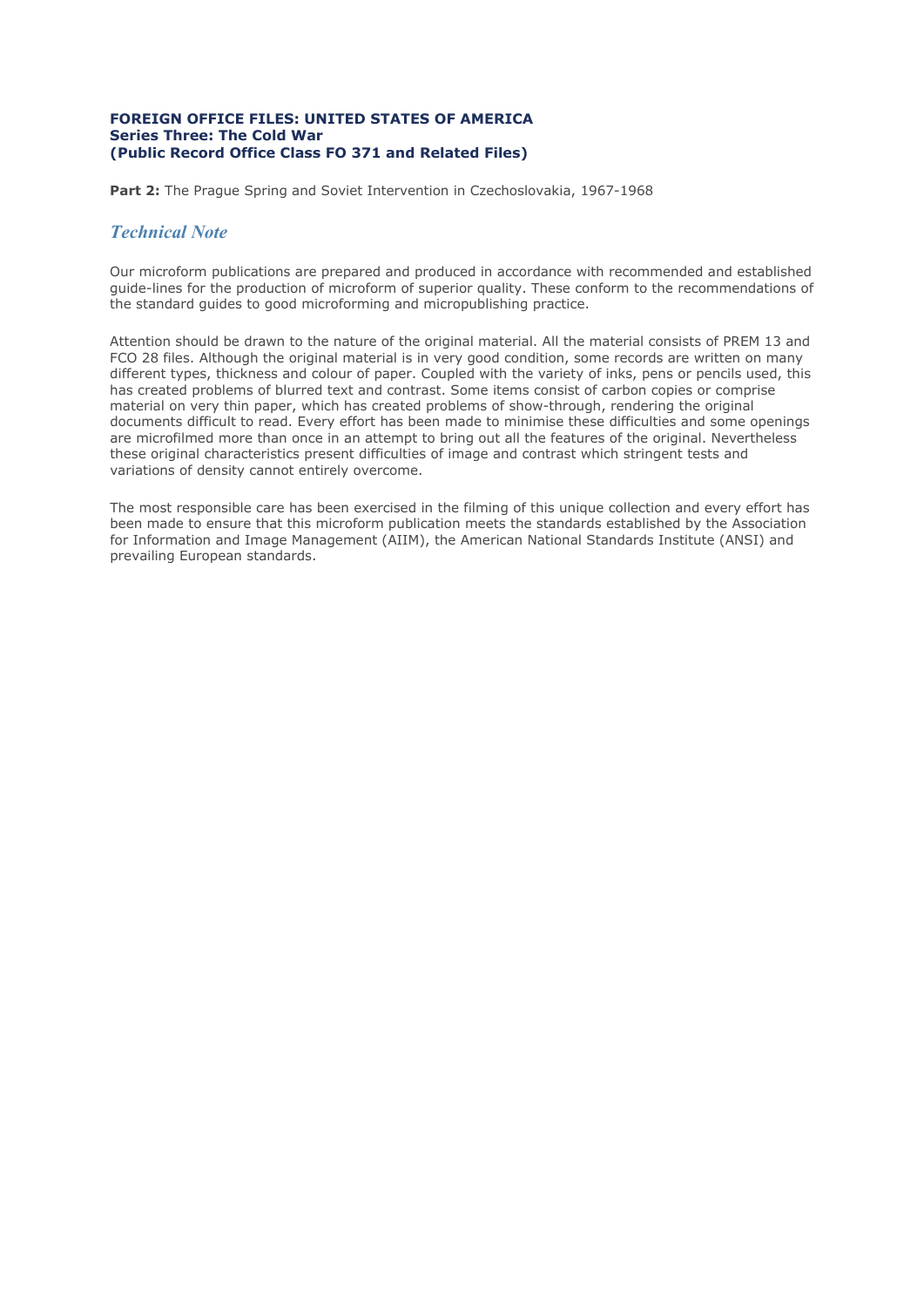## **FOREIGN OFFICE FILES: UNITED STATES OF AMERICA Series Three: The Cold War (Public Record Office Class FO 371 and Related Files)**

Part 2: The Prague Spring and Soviet Intervention in Czechoslovakia, 1967-1968

## *Contents of Reels*

## **REEL 31**

PREM 13 Prime Minister's Office Files PREM 13/1373 Possible visit to UK of President Novotny (February-March 1967) PREM 13/1993 Internal situation in Czechoslovakia: Soviet intervention (11 July-22 August 1968)

PREM 13/1994 Internal situation in Czechoslovakia; Soviet intervention: Part 2 (23 August-24 December 1968)

FCO 28 General: Relations with the Soviet Bloc – Multilateral relations

FCO 28/38 Secretary of State's visit to Eastern Europe curtailed due to Warsaw Pact invasion of Czechoslovakia

(1 January 1967-31 December 1968) (Folder 1)

#### **REEL 32**

FCO 28/39 Secretary of State's visit to Eastern Europe curtailed due to Warsaw Pact invasion of Czechoslovakia

(1 January-31 December 1968) (Folder 2)

FCO 28/40 Secretary of State's visit to Eastern Europe curtailed due to Warsaw Pact invasion of Czechoslovakia

(1 January-31 December 1968) (Folder 3)

FCO 28/41 Secretary of State's visit to Eastern Europe curtailed due to Warsaw Pact invasion of Czechoslovakia: briefs for visit to Romania (1 January- 31 December 1968) (Folder 1)

#### **REEL 33**

FCO 28/42 Secretary of State's visit to Eastern Europe curtailed due to Warsaw Pact invasion of Czechoslovakia: briefs for visit to Romania (1 January-31 December 1968) (Folder 2)

FCO 28/43 London meeting of British Ambassadors to Eastern Europe, 7-10 May 1968 (1 January 1967-31 December 1968) (Folder 1)

FCO 28/44 London meeting of British Ambassadors to Eastern Europe, 7-10 May 1968 (1 January-31 December 1968) (Folder 2)

## **REEL 34**

FCO 28/45 London meeting of British Ambassadors to Eastern Europe, 7-10 May 1968 (1 January-31 December 1968) (Folder 3)

FCO 28/46 London meeting of British Ambassadors to Eastern Europe, 7-10 May 1968 (1 January-31 December 1968) (Folder 4)

FCO 28/47 Reactions to changes in Czechoslovakia leading to invasion (1 January-31 December 1968) (Folder 1)

FCO 28/48 Reactions to changes in Czechoslovakia leading to invasion (1 January-31 December 1968) (Folder 2)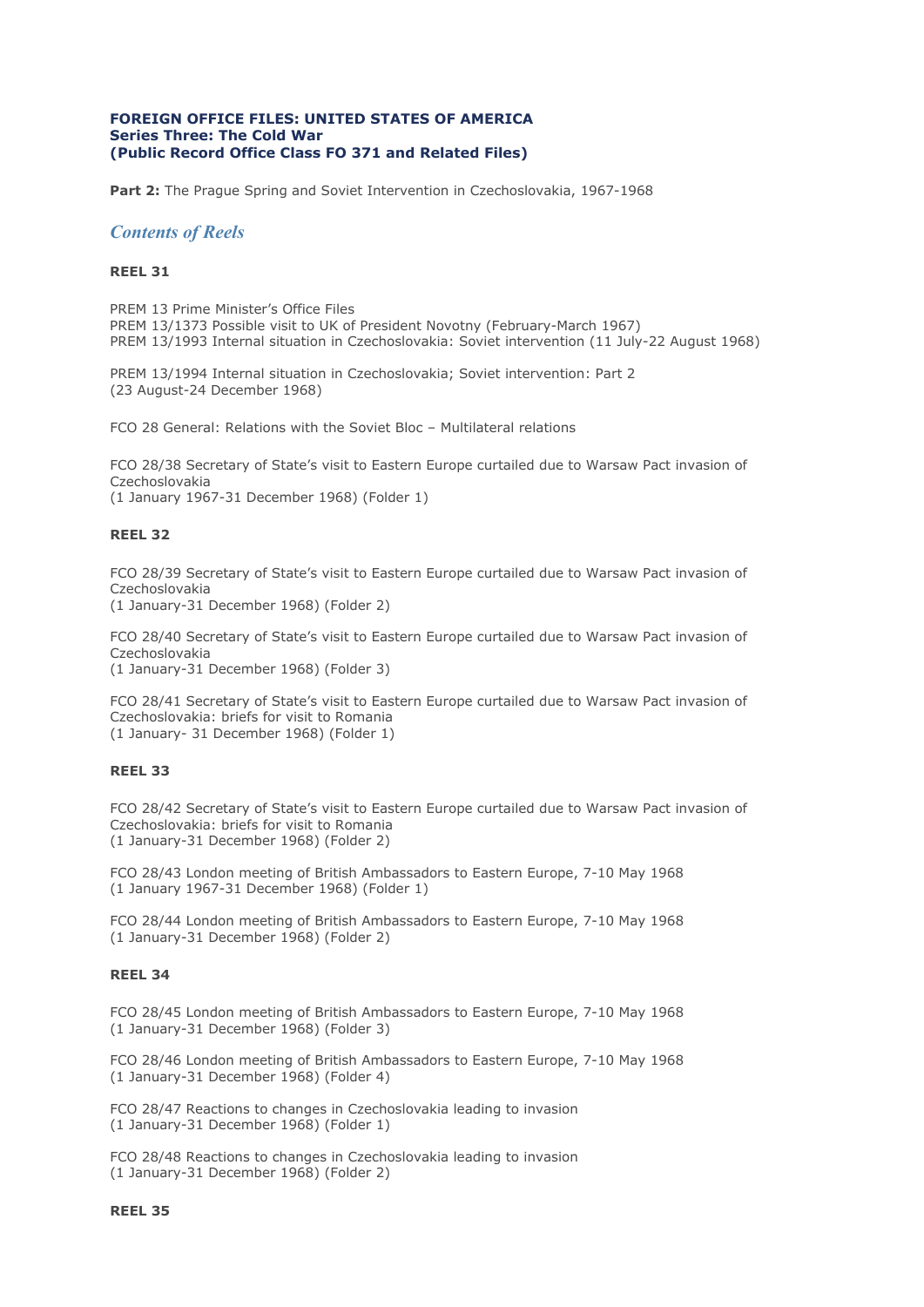FCO 28/49 Reactions to changes in Czechoslovakia leading to invasion (1 January-31 December 1968) (Folder 3)

FCO 28/50 Reactions to changes in Czechoslovakia leading to invasion (1 January-31 December 1968) (Folder 4)

FCO 28/51 Reactions to changes in Czechoslovakia leading to invasion (1 January-31 December 1968) (Folder 5)

## **REEL 36**

FCO 28/52 Reactions to changes in Czechoslovakia leading to invasion (1 January-31 December 1968) (Folder 6)

FCO 28/53 Reactions to changes in Czechoslovakia leading to invasion (1 January-31 December 1968) (Folder 7)

## **REEL 37**

FCO 28/54 East-West contacts following invasion of Czechoslovakia (1 January-31 December 1968) (Folder 8)

FCO 28/55 Post intervention discussions (1 January-31 December 1968)

FCO 28/56 Briefing for Parliamentary and Security Council debates on Czechoslovak crisis (1 January-31 December 1968)

FCO 28/57 NATO and allied consultations on Czechoslovakia crisis and possible Soviet removal of president Ceausescu of Romania (1 January-31 December 1968)

FCO 28/68 Military intervention by Warsaw Pact troops in Czechoslovakia (1 January-31 December 1968) (Folder 1)

## **REEL 38**

FCO 28/69 Military intervention by Warsaw Pact troops in Czechoslovakia (1 January-31 December 1968) (Folder 2)

FCO 28/70 Papworth affair: distribution of leaflets in Moscow and elsewhere against invasion of Czechoslovakia (1 January-31 December 1968)

FCO 28/73 Visit by Anthony Greenwood MP, Minister of Housing and Local Government, to Poland and Czechoslovakia (1 January-31 December 1967) (Folder 1)

FCO 28/74 Visit by Anthony Greenwood MP, Minister of Housing and Local Government, to Poland and Czechoslovakia (1 January 1967-31 December 1968) (Folder 2)

FCO 28/75 Visit by Anthony Greenwood MP, Minister of Housing and Local Government, to Poland and Czechoslovakia (1 January-31 December 1968) (Folder 3)

Czechoslovakia: Internal political situation

FCO 28/87 Leadership crisis (1 January 1967-31 December 1967) (Folder 1)

## **REEL 39**

FCO 28/88 Leadership crisis (1 January 1967-31 December 1968) (Folder 2)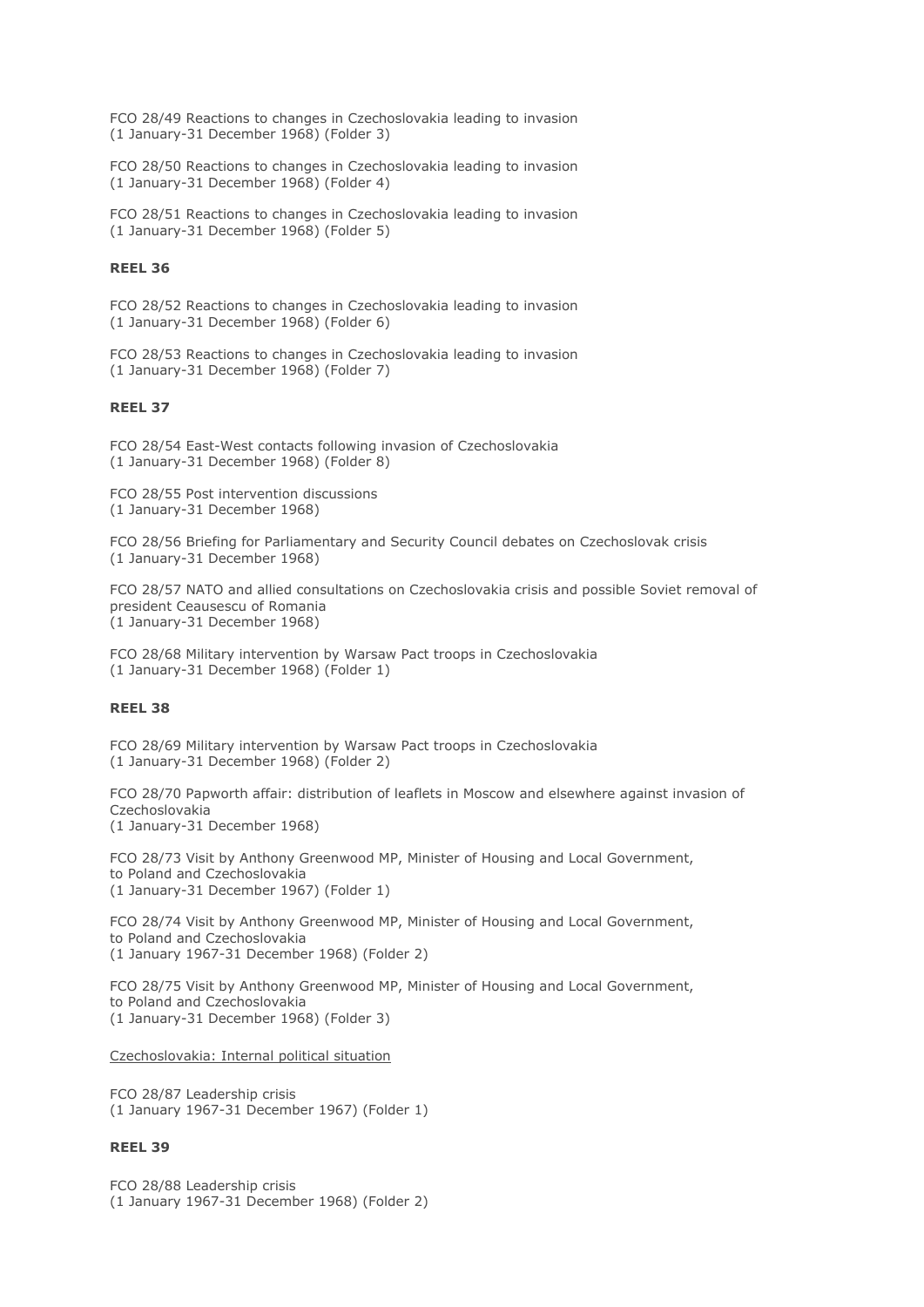FCO 28/89 Leadership crisis (1 January 1968-31 December 1968) (Folder 3)

FCO 28/90 Leadership crisis (1 January 1968-31 December 1968) (Folder 4)

FCO 28/91 Leadership crisis (1 January 1968-31 December 1968) (Folder 5)

#### **REEL 40**

FCO 28/92 Leadership crisis (1 January 1968-31 December 1968) (Folder 6)

FCO 28/93 Annual reviews for 1966 and 1967 (1 January 1967-31 December 1968)

FCO 28/94 Revival of controversy surrounding Jan Masaryk's death in 1948 (1 January 1967-31 December 1968)

FCO 28/95 Communist party (1 January 1968-31 December 1968)

FCO 28/96 Non-party organisations (KAN) (1 January 1968-31 December 1968)

Multilateral affairs

FCO 28/97 Foreign policy (1 January 1967-31 December 1968) (Folder 1)

FCO 28/98 Foreign policy (1 January 1967-31 December 1968) (Folder 2)

FCO 28/99 Multilateral discussions on Czechoslovakian crisis (1 January 1968-31 December 1968) (Folder 1)

FCO 28/100 Multilateral discussions on Czechoslovakian crisis (1 January 1968-31 December 1968) (Folder 2)

#### **REEL 41**

FCO 28/101 Discussions at United Nations on Czechoslovakian crisis (1 January 1968-31 December 1968) (Folder 1)

FCO 28/102 Discussions at United Nations on Czechoslovakian crisis (1 January 1968-31 December 1968) (Folder 2)

FCO 28/103 Discussions at United Nations on Czechoslovakian crisis (1 January 1968-31 December 1968) (Folder 3)

FCO 28/104 Recognition of new regime in Czechoslovakia (1 January 1968-31 December 1968)

Political relations

FCO 28/105 Society of British-Czechoslovak Relations (1 January 1967-31 December 1968)

FCO 28/106 Political Relations with FRG (1 January 1967-31 December 1968)

## **REEL 42**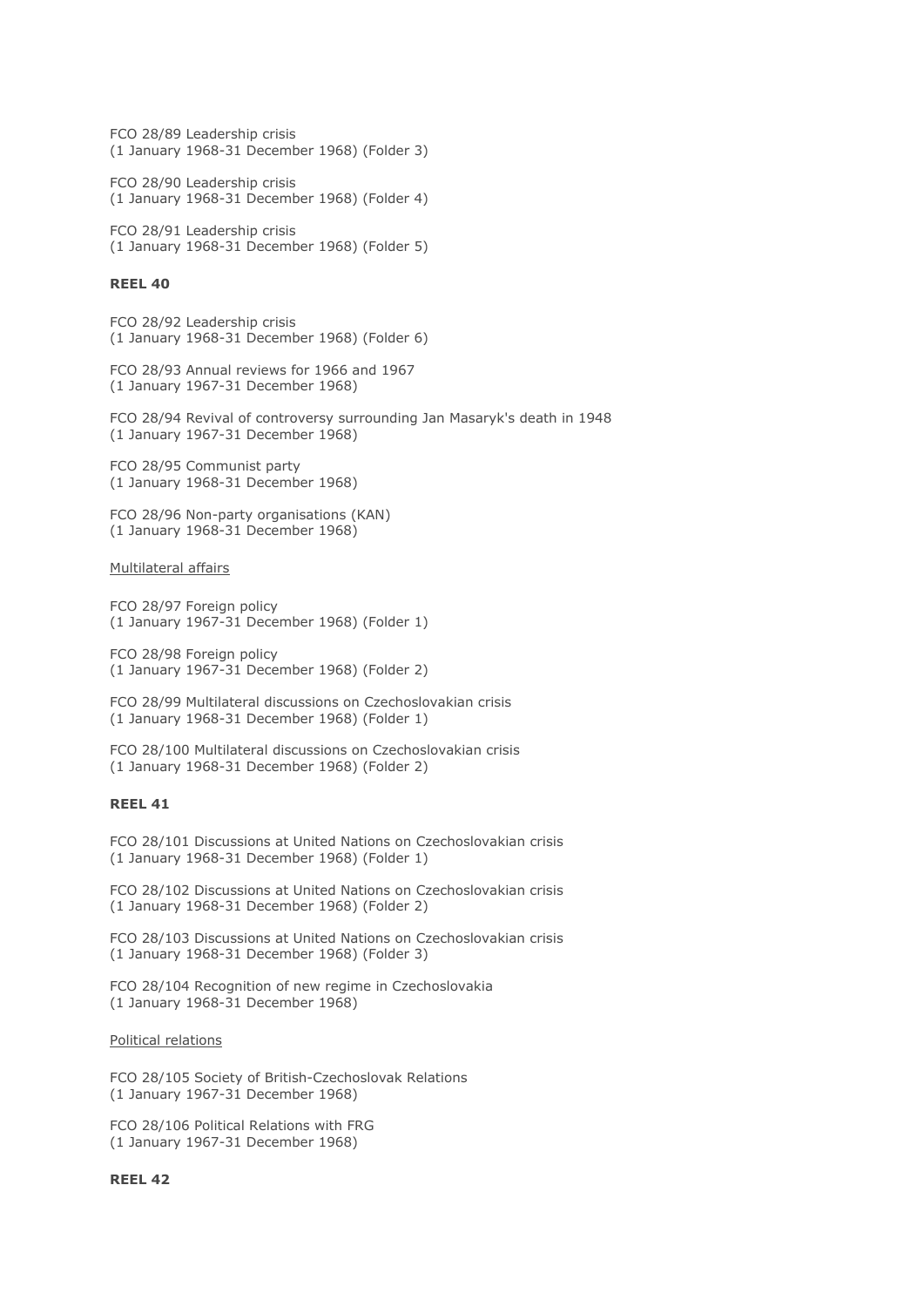FCO 28/107 Political Relations with UK: Briefing and record of Czechoslovak ambassador talks with Ministers and Officials (1 January-31 December 1967)

FCO 28/108 UK Ministerial visits (1 January 1967-31 December 1968)

FCO 28/109 Political Relations with Soviet Union (1 January 1967-31 December 1968) (Folder 1)

## **REEL 43**

FCO 28/110 Political Relations with Soviet Union (1 January 1968-31 December 1968) (Folder 2)

FCO 28/111 Ministerial visits to UK (1 January 1967-31 December 1968)

FCO 28/112 Political Relations with Poland (1 January 1967-31 December 1968)

FCO 28/113 Visit of George Thomson MP, Minister of State (1 January 1967-31 December 1967) (Folder 1)

## **REEL 44**

FCO 28/114 Visit of George Thomson MP, Minister of State: briefs (1 January 1967-31 December 1967) (Folder 2)

FCO 28/115 Visit of George Thomson MP, Minister of State: briefs, records of discussions and despatch from British Ambassador (1 January 1967-31 December 1967) (Folder 3)

FCO 28/116 Political Relations with France (1 January 1967-31 December 1968)

FCO 28/117 UK: defection of Czech actor, Vladimir Pucholt (1 January-31 December 1967)

FCO 28/118 Political Relations with Yugoslavia (1 January 1967-31 December 1968)

FCO 28/119 Political Relations with Romania (1 January 1968-31 December 1968)

Territorial boundaries

FCO 28/120 Munich agreement (1 January 1967-31 December 1968) (Folder 1)

## **REEL 45**

FCO 28/121 Munich agreement (1 January 1968-31 December 1968) (Folder 2)

Economic relations

FCO 28/122 Negotiations for sale of VC10 and BAC111 aircraft (1 January 1967-31 December 1967) (Folder 1)

FCO 28/123 Negotiations for sale of VC10 and BAC111 aircraft (1 January 1967-31 December 1967) (Folder 2)

FCO 28/124 Negotiations for sale of VC10 and BAC111 aircraft (1 January 1967-31 December 1967) (Folder 3)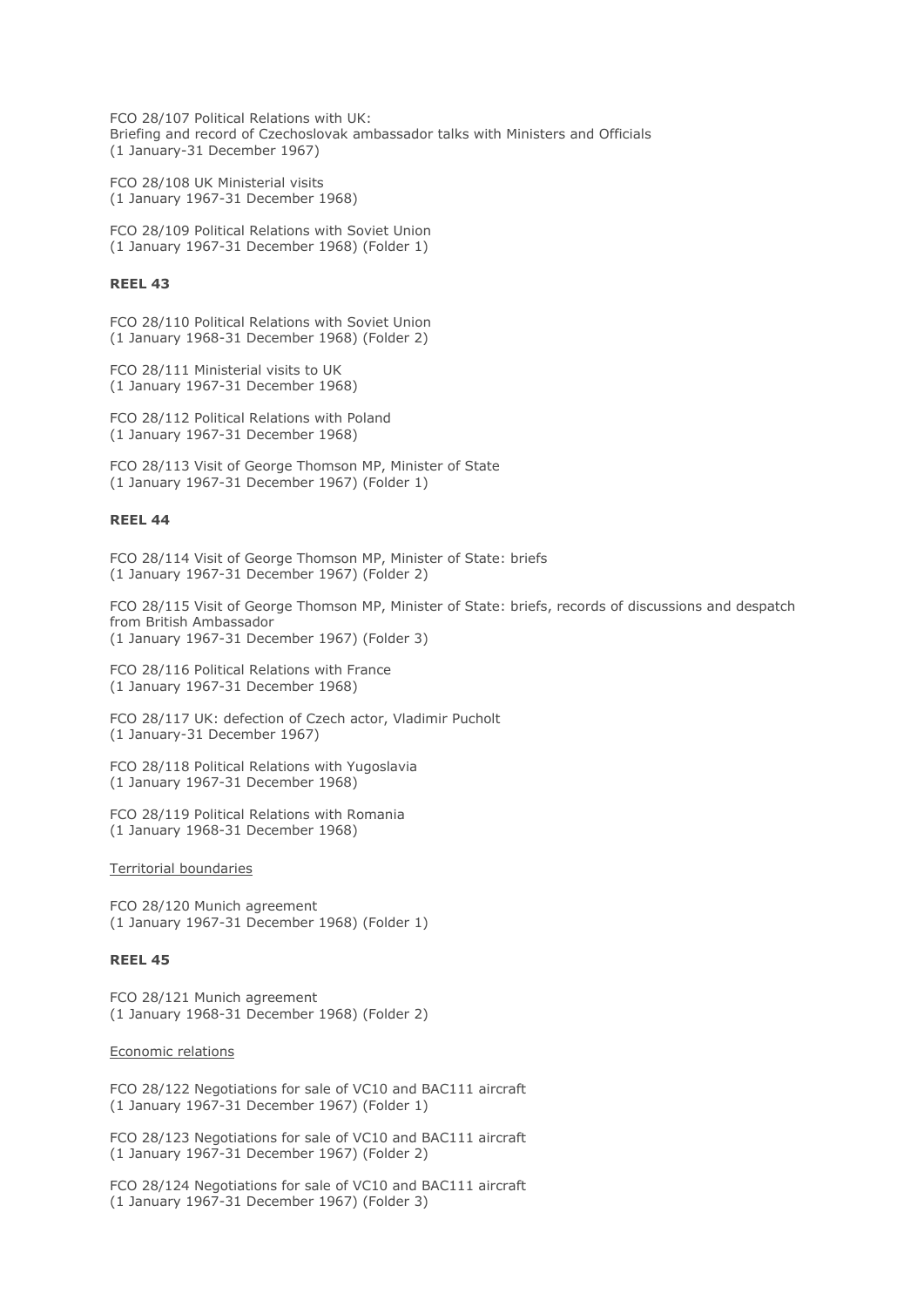FCO 28/125 UK: visits (1 January 1967-31 December 1968)

## **REEL 46**

FCO 28/126 UK: Trade talks (1 January 1967-31 December 1968) (Folder 1)

FCO 28/127 UK: Trade talks (1 January 1967-31 December 1968) (Folder 2)

FCO 28/128 UK: Trade talks (1 January 1968-31 December 1968) (Folder 3)

FCO 28/129 Czech gold and UK claims (1 January 1967-31 December 1968) (Folder 1)

FCO 28/130 Czech gold and UK claims (1 January 1968-31-December 1968) (Folder 2)

FCO 28/131 UK: Brno Trade Fair, 1968 and attendance by Lord Brown (1 January 1967-31 December 1968)

## **REEL 47**

FCO 28/132 Exchange of trade missions with FRG (1 January 1967-31 December 1968)

FCO 28/133 Economic relations with US (1 January 1967-31 December 1968)

#### Culture and education

FCO 28/134 Czech Writers Union (1 January 1967-31 December 1967) (Folder 1)

FCO 28/135 Czech Writers Union (1 January 1967-31 December 1968) (Folder 2)

FCO 28/136 Czech students in UK at time of invasion by Warsaw Pact countries and who wish to remain (1 January 1968-31 December 1968)

#### **Defence**

FCO 28/137 Kazan-Komarek espionage case (1 January 1967-31 December 1967)

## **REEL 48**

Publicity and propaganda

FCO 28/138 Press (1 January 1967-31 December 1968)

FCO 28/139 Radio and television (1 January 1968-31 December 1968)

FCO 28/140 Free Czech radio (1 January 1968-31 December 1968)

Legal affairs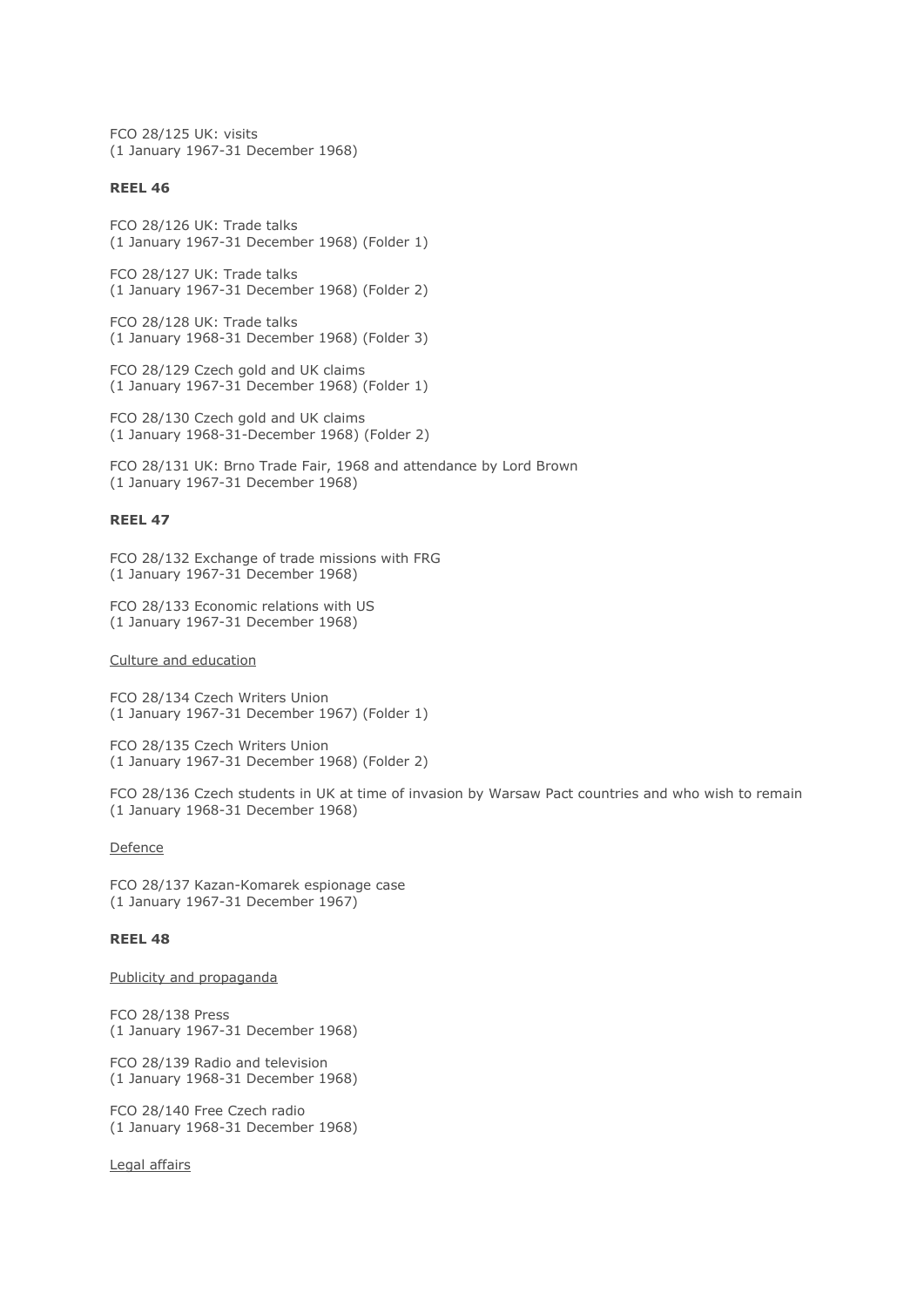FCO 28/141 Trial of writers (1 January 1967-31 December 1968)

Social affairs

FCO 28/142 Church/State relations (1 January 1967-31 December 1968)

FCO 28/143 Anniversaries: including reasons for not celebrating 50th anniversary of Czechoslovakia (1 January 1967-31 December 1968)

FCO 28/144 Social security agreement (1 January 1968-31 December 1968)

Medical

FCO 28/145 Proposed medical services agreement (1 January 1967-31 December 1968)

General: Relations with Soviet Bloc: Reactions following Soviet Occupation of Czechoslovakia

FCO 28/571 Other European countries reaction to the invasion of Czechoslovakia (1 January 1968-31 December 1969)

FCO 28/572 Relations with the UK (1 January 1968-31 December 1969)

#### **REEL 49**

FCO 28/573 Anglo-German talks on Eastern Europe (1 January 1968-31 December 1969)

FCO 28/574 NATO list of East/West contacts (1 January 1968-31 December 1969) (Folder 1)

FCO 28/575 NATO list of East/West contacts (1 January 1969-31 December 1969) (Folder 2)

FCO 28/576 East/West relations as viewed by NATO (1 January 1968-31 December 1969)

FCO 28/577 Post invasion of Czechoslovakia: UK, NATO and Allied policy, including attendance at Diplomatic Functions, the Prime Minister's Christmas cards and official receptions (1 January 1968-31 December 1968) (Folder 1)

FCO 28/578 Post invasion of Czechoslovakia: UK, NATO and Allied policy, including attendance at Diplomatic Functions, the Prime Minister's Christmas cards and official receptions (1 January 1968-31 December 1968) (Folder 2)

FCO 28/579 Post invasion of Czechoslovakia: UK, NATO and Allied policy, including attendance at Diplomatic Functions, the Prime Minister's Christmas cards and official receptions (1 January 1968-31 December 1969) (Folder 3)

## **REEL 50**

Czechoslovakia: Political relations

FCO 28/615 Internal political situation and reactions following the Soviet invasion (1 January 1968-31 December 1969) (Folder 1)

FCO 28/616 Internal political situation and reactions following the Soviet invasion (1 January 1969-31 December 1969) (Folder 2)

**REEL 51**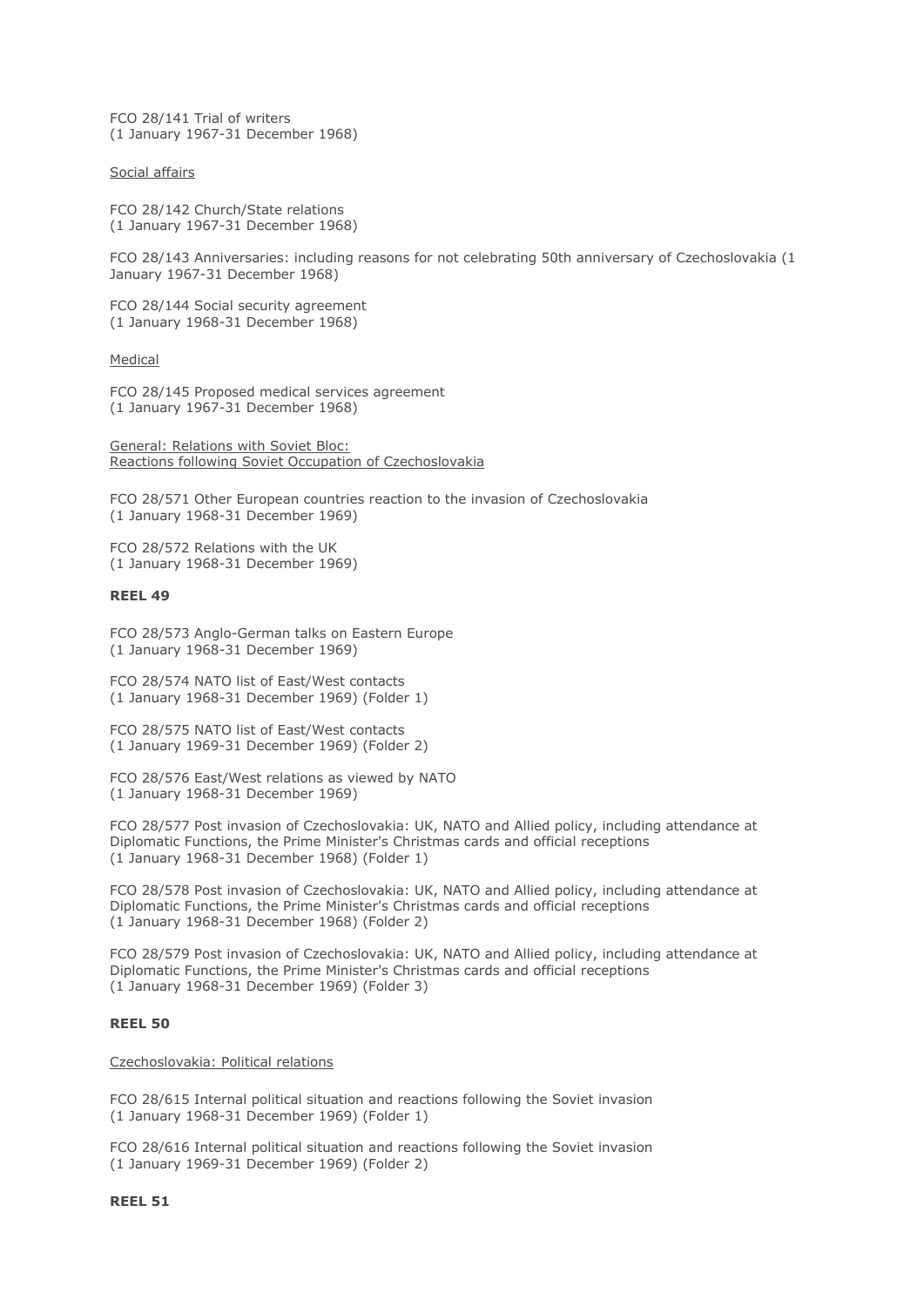FCO 28/617 Internal political situation and reactions following the Soviet invasion (1 January 1969-31 December 1969) (Folder 3)

FCO 28/618 Internal political situation and reactions following the Soviet invasion (1 January 1969-31 December 1969) (Folder 4)

FCO 28/619 Internal political situation and reactions following the Soviet invasion (1 January 1969-31 December 1969) (Folder 5)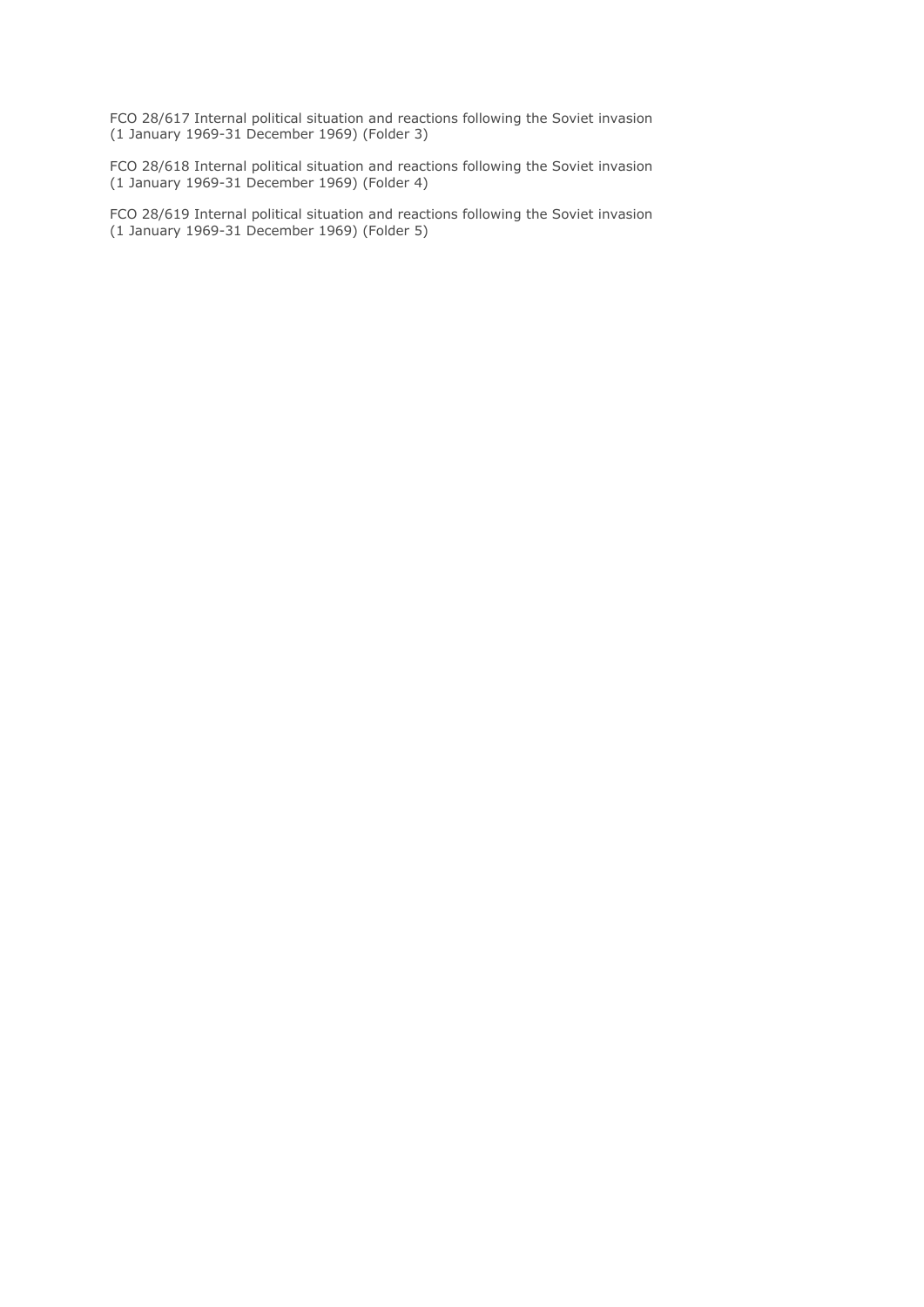## **FOREIGN OFFICE FILES: UNITED STATES OF AMERICA Series Three: The Cold War (Public Record Office Class FO 371 and Related Files)**

Part 2: The Praque Spring and Soviet Intervention in Czechoslovakia, 1967-1968

# *Extracts from the Documents*

# Howard Smith's minutes on Czechoslovakia, 28 August 1968. (FCO 28/110):

*"The publication of the communiqué on the Moscow talks has created in Czechoslovakia a mood of anger and bitterness which the speeches by Svoboda and Dubcek have not yet succeeded in dispelling. There have been demonstrations in Prague which, however, have not led to bloodshed..."*

#### Comments on the communiqué published on 4 October 1968. (FCO 28/69):

*"The communiqué published on 4 October after the Soviet-Czechoslovak talks in Moscow gave some indication of the general areas in which the Czechoslovaks had had to make further concessions to Soviet demands. But there may still be scope for differing interpretations. Although the Czechoslovaks seem to have been forced to agree to tighten control of the mass media further, it is by no means certain that they have abandoned all their proposed reforms or agreed to stifle by increased controls in the Party and Government all the liberalising pressures which still exist in the country.*

*The Czechoslovak leaders have also now publicly accepted that some of the Allied troops will remain indefinitely in Czechoslovakia. Although the Czechoslovak Minister of Defence, General Dzur is reported to have said that some troop withdrawals will be complete by 28 October (the 50th Anniversary of the Foundation of the Czechoslovak Republic), no definite date has been given for the start of the withdrawals. There are no signs of any substantial movement of troops out of the country."*

I F Porter, a representative of the UK Delegation to the Eighteen Nation Disarmament Conference, in Geneva, reports on his discussions with Lahoda, to Howard Smith, in the Northern Department, Foreign Office, 5 September 1968. (FCO 28/110):

*"Lahoda, the Czech Number Two, told me last night that his Foreign Minister would probably return to Prague during the next few days. Meanwhile his Ambassador was with him at Berne. In view of the Moscow attacks on Hajek I thought this a little surprising but Lahoda was inclined to laugh them off. This, in the words of Le Monde, was 'un drôle d'occupation'. So far as he and his friends could tell no one had yet been arrested (he repeated this when I reverted to it later), the majority of the Praesidium were still progressist, Dubcek was still Prime Minister, you heard the same voices as before on Radio Prague, they still read out passages from the London 'Times' on Czechoslovakia and Russia and there were very few collaborators. To have Russian friendship for 4-5 years in exchange for Czech mistrust for the rest of your life was not worth the candle; some people had learnt this lesson during the Nazi occupation. The '4-5 years' came out quite naturally. When I asked him whether he really thought the process, started under Dubcek, would go on he said he did. Dubcek was a bit of an idealist and the press had gone wild which was natural enough after being muzzled for so long. There would be a pause but no question of going back to Novotny conditions. They would, of course, have to be careful not to bring about a second stage of occupation..."* 

Lahoda's optimism at this stage was somewhat ill-founded. Spirits had been severely dampened by the *Moscow communiqué, signed at the end of August. This document confirmed the failure of the Prague Spring. Lahoda thought in terms of a "pause", rather than an end to reform. The reformists tried to cling to some of their planned constitutional measures. They met with limited success with the introduction of a new federal system on January 1, 1969 and the creation of two separate Czech and Slovak Republics. Yet two months later, the Federal Assembly adopted three further laws curtailing and undermining the federation. The new measures ensured strict centralisation of the State administration. The next seventeen years were to be one of the bleakest periods of Czech and Slovak history.*

#### Bilak's Statement on Events Leading up to August 1968. (FCO 28/618):

*"Today's 'Tribuna' and 'Rude Pravo' publish a testimony by Comrade Vasil Bilak, member of the CPCz Central Committee Praesidium and Central Committee Secretary. The interview, headed "From Dresden to Bratislava", was prepared by Oldrich Svestka and Zdenek Horeni. In the introduction, they say:*

*An article [Note: by Oldrich Svestka] about the events of the fateful night of 20th to 21st August, and an interview with Comrade Oldrich Cernik indicated a series of significant circumstances in our domestic political development between January and August 1968, and in their way contributed toward a broader*